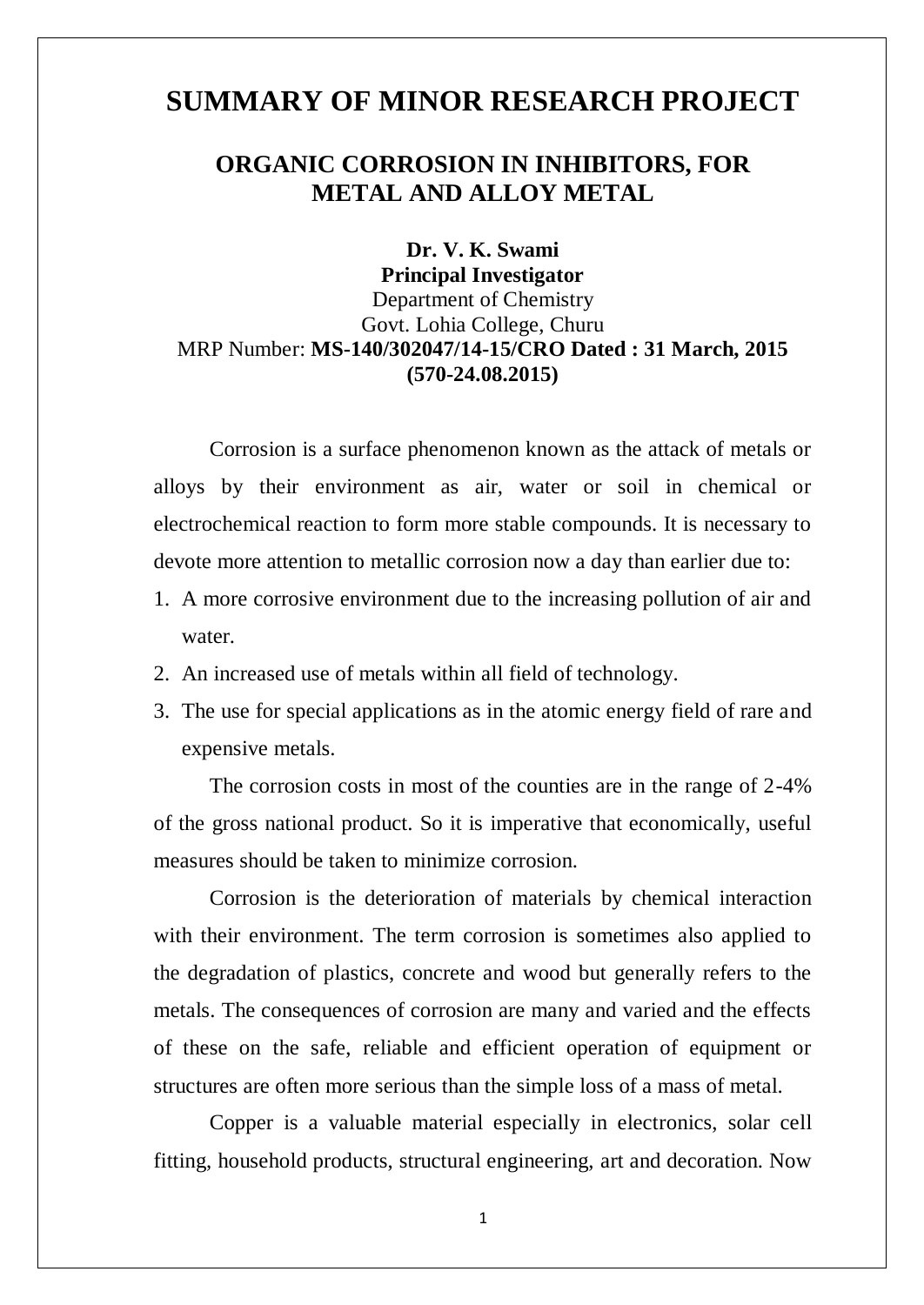a day 20% of transformers and good conductor consists of copper and copper alloys.

Tin has a remarkable economic and industrial importance owing to its low cost, light weight nature and good semiconductor.

Compounds containing functional groups with hetero atoms which can donate lone pair of electrons are found to be very efficient as inhibitors against metal corrosion in many environments. Many N-heterocyclic compounds with polar group and/or pi electrons are also acting as efficient corrosion inhibitors in acidic solution. Schiff base, an organic compound which has both these features combined in one molecule, will be a potential inhibitor. Schiff bases have been previously reported as effective corrosion inhibitors for copper, mild steel, bronze, tin in acidic medium like hydrochloric acid, sulphuric acid, acetic acid etc.

Schiff bases of aromatic aldehydes having an effective conjugated system are more stable while those of aliphatic aldehydes are relatively unstable and undergoes readily polymerization. In chemistry, Schiff bases find a versatile use, some of them are the basic units in certain dyes, whereas, some are used as liquid crystals. In organic synthesis, Schiff bases reactions are useful in making carbon - nitrogen bonds. Schiff bases appear to be important intermediates in number of enzymatic reactions involving interaction of an enzym with an amino or carbonyl group of the substrate.

Heteroatom such as nitrogen, sulphur presents in the inhibitors play a leading role in this interaction by donating their free electron pairs. Hence most of the organic compounds containing these heteroatom generally act as good inhibitors. In addition, compounds with multiple bonds behave as efficient inhibitors due to the availability of pi-electrons for interaction with the metal surface. Certain inhibitors possess both the above two features, *viz.,* availability of lone pair from heteroatom as well as pielectrons in the same molecule, and such compounds show extraordinary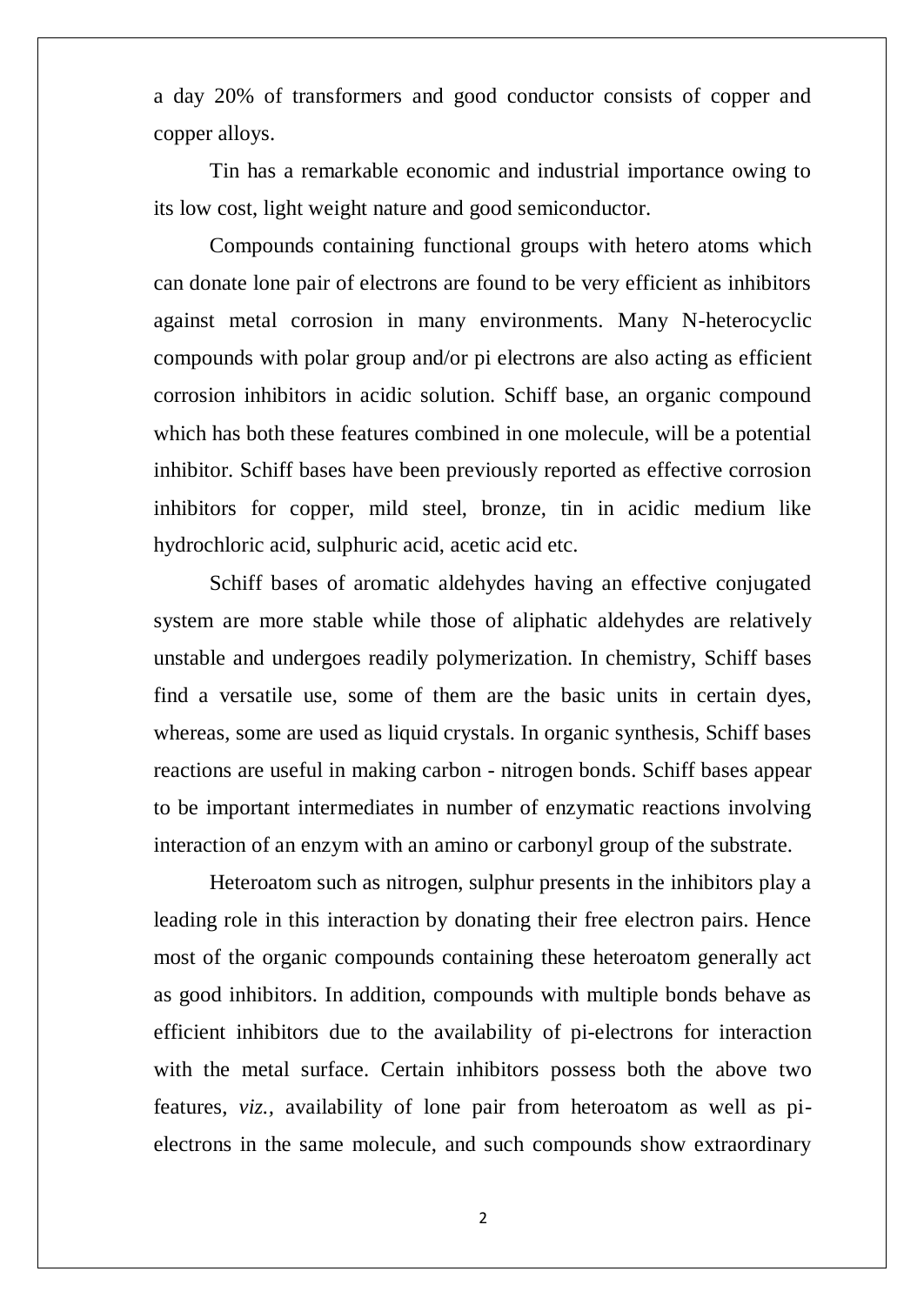inhibition characteristics. Schiff bases are the best known examples of this category and have been investigated for the inhibition of acid corrosion of mild steel, and copper, and for the neutral halide corrosion of copper.

The protection of metals or alloys against corrosion can be achieved either by special treatment of the medium to depress its aggressiveness or by introducing into it small amounts of special substances called corrosion inhibitors. Inhibitors are classified according to their action (as anodic, cathodic and mixed inhibitors) and according to their mechanism of action (as hydrogen evolution, scavengers, vapour-phase and adsorption inhibitors).

In the present study four new Schiff bases have been synthesized namely

- **1. N-(4-Dieghylamino Salicylidive)-2 amino-5-chloropysidive (SB1)**
- **2. N-(4-ethylbenzalidive)-2-amino-5-chlorobromopyridive (SB2)**
- **3. N-(4-ethylbenzalidive)2-amino-5-bromopysidive (SB3)**
- **4. N-(4-diethylamino)salicylidine-2-amino-5-bromopyridive (SB4)**

Structural elucidation of these synthesized Schiff bases has been done with the help of infra red (I. R.) spectral analysis. The spectral analysis reveal the presence of -HC=N imine linkage in the two Schiff bases.

The inhibitive effect of Schiff bases were investigated by employing mass loss measurements.

To study the inhibitive effect of the newly synthesized Schiff bases on the corrosion rate of copper tin and bronze in the presence of hydrochloric acid test solutions of various strength i.e. 0.5 N, 1.0 N, 2.0 N. 5.0 N have been used. The data obtained was carefully recorded and tabulated and the results obtained were compared with mass loss measurements in uninhibited acid test solutions of similar strengths. The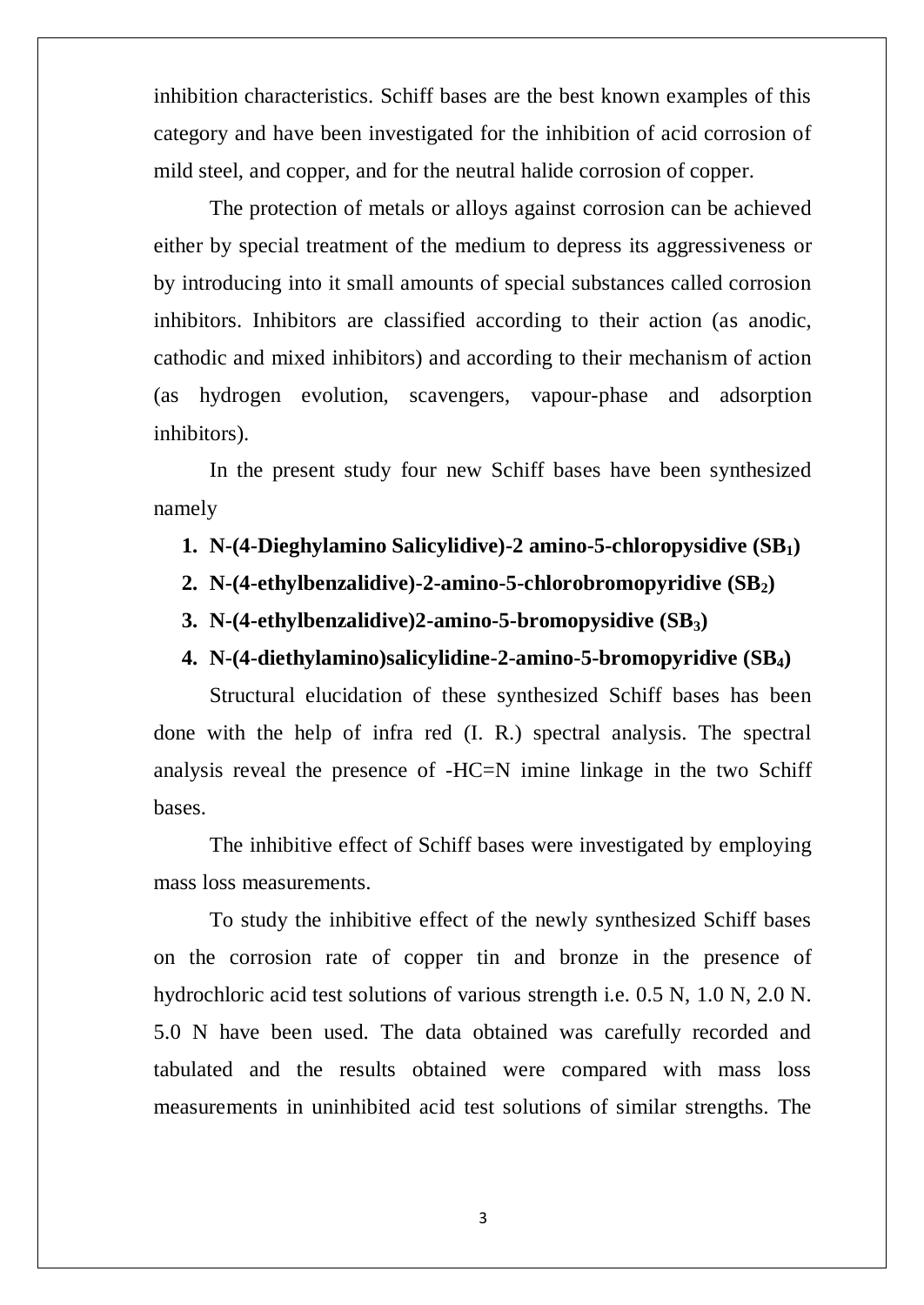results obtained are in fairly good agreement and are directed in the tendency of copper, tin and bronze.

A study of four synthesized Schiff bases has shown effective corrosion inhibitors for alloy metal and metals in HCl acid solutions.

The adsorption of four new Schiff bases on alloy and metals surface obeys the Langmuir adsorption isotherm. The corrosion process is inhibited by adsorption of the Schiff bases on metal surface. These compounds obey Langmuir adsorption isotherm, in which one molecule of inhibitor occupying one active site.

## **CONCLUSIONS:**

- (1) Four Schiff's bases namely N-(4-diethylamino)-Salicylidine-2 amino-5-chloropyridine  $(SB_1)$  from 2-amino-5-chloropyridine and 4-(diethylamino) Salicyladehyde, N-(4-elghyl benzalidine)-2 amino-5 chlorophyridine  $(SB_2)$  from 2-amino-5-chloropyridine and 4ethylbenzeldehyde, N-(4-ethyl benzlidine)-2-amino-5-bromo pyridine  $(SB_3)$  from 2-amino-5-bromopyridine and 4-thylben zeldihyde, N-(4-ethylamino) salicyladine-2-amino-5-bromopyridine (SB4) from 2-amino-5-bromopyridine and 4-dielthylamino) salicyladehyde were synthesized and their IR spectrum and NMR spectrum confirmed the **presence of**  $C = N$  **bond**.
- (2) Industrially important metals like mild steel and aluminium tend to corrode in presence of acid like Hydrochloric acid **(HCl)** sulphuric acid  $(\mathbf{H}_2\mathbf{SO}_4)$  and Nitric acid  $(\mathbf{H} \mathbf{NO}_3)$ .
- (3) The corrosion rate of both the metal **mild steel** and **aluminium** increases with increase in acid concentration.
- (4) For mild steel maximum corrosion rate has been observed in presence of Nitric acid **Aluminium** has been observed to corrode with maximum rate in **Hydrochloric acid** media.